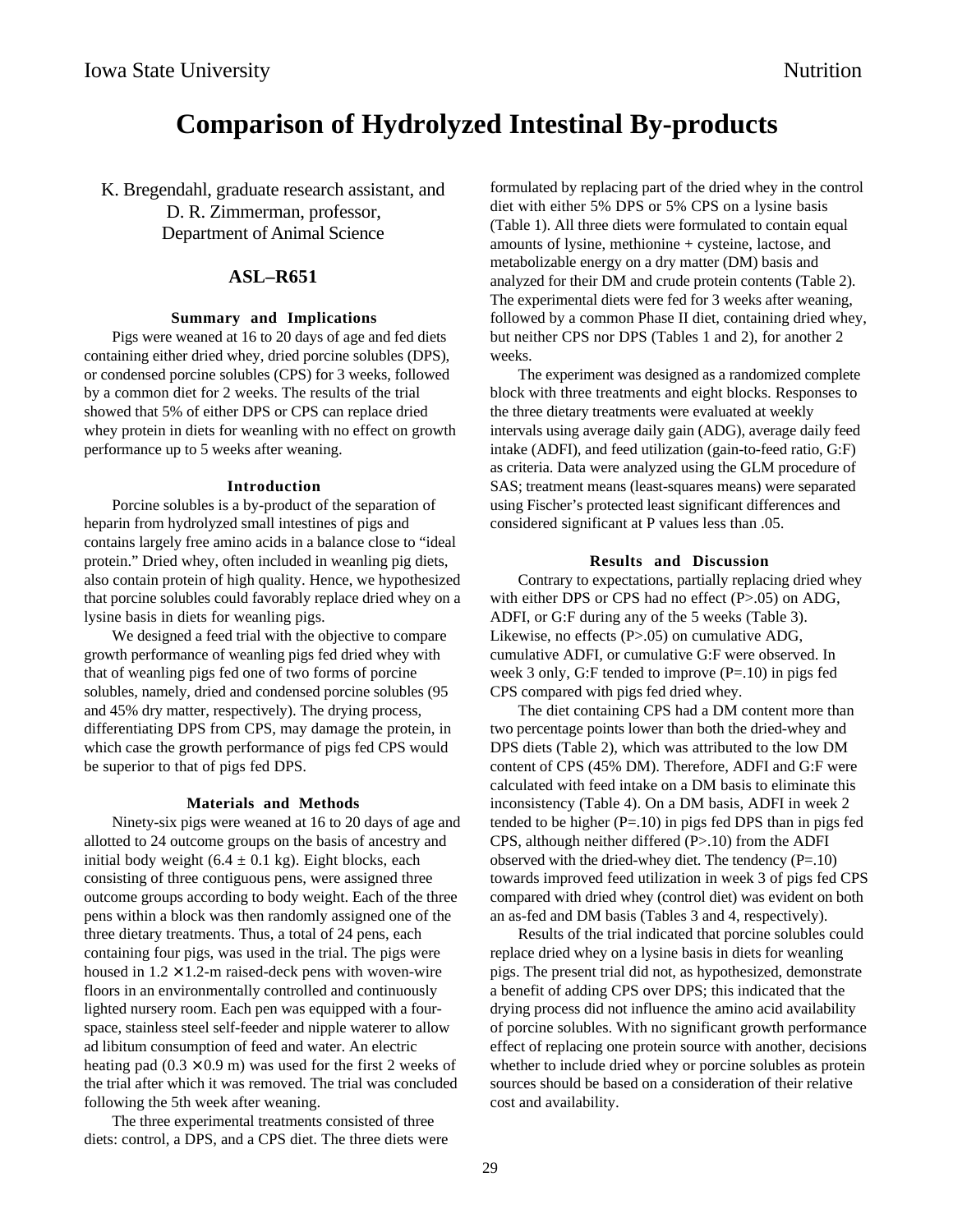Acknowledgments . We thank NutraFlo of Sioux City, IA, for donating the DPS and CPS used in the trial

## **Table 1. Composition of the diets (as-fed basis).**

| Ingredient, %                     |            | Week 3 to 5      |                  |             |
|-----------------------------------|------------|------------------|------------------|-------------|
|                                   | Dried whey | DPS <sup>1</sup> | CPS <sup>1</sup> | Common diet |
| Corn                              | 41.48      | 39.92            | 39.50            | 55.38       |
| Soybean meal (48%)                | 22.80      | 22.00            | 21.63            | 24.12       |
| Spray-dried plasma                | 5.00       | 5.00             | 5.00             |             |
| Dried whey                        | 25.00      | 13.80            | 17.56            | 15.00       |
| <b>Dried Porcine Solubles</b>     |            | 5.00             |                  |             |
| <b>Condensed Porcine Solubles</b> |            |                  | 5.00             |             |
| Lactose                           |            | 8.15             | 5.42             |             |
| Soy oil                           | 2.00       | 2.00             | 2.00             | 2.00        |
| Dicalcium phosphate               | 1.42       | 1.83             | 1.64             | 0.98        |
| Limestone                         | 0.65       | 0.64             | 0.70             | 0.72        |
| Salt                              | 0.25       | 0.25             | 0.25             | 0.25        |
| DL-Methionine                     | 0.23       | 0.20             | 0.18             | 0.19        |
| L-Lysine-HCI                      | 0.06       | 0.10             | 0.01             | 0.25        |
| <b>CSP 250</b>                    | 0.50       | 0.50             | 0.50             | 0.50        |
| Zinc oxide                        | 0.30       | 0.30             | 0.30             | 0.30        |
| Selenium premix                   | 0.05       | 0.05             | 0.05             | 0.05        |
| Endox                             | 0.01       | 0.01             | 0.01             | 0.01        |
| Trace mineral salt <sup>2</sup>   | 0.05       | 0.05             | 0.05             | 0.05        |
| Vitamin premix <sup>3</sup>       | 0.20       | 0.20             | 0.20             | 0.20        |

1 DPS, dried porcine solubles; CPS, condensed porcine solubles.

<sup>2</sup>Supplied 4,400 IU vitamin A; 1,100 IU vitamin D<sub>3</sub>; 22 IU vitamin E; 7 mg of riboflavin; 18 mg of pantothenic acid; 33 mg of niacin; and 22 µg of vitamin  $B_{12}$  per kg diet.

<sup>3</sup>Supplied 165 ppm Zn; 193 ppm Fe; 66 ppm Mn; 19 ppm Cu; and 0.2 ppm I per kg diet.

# **Table 2. Calculated and chemical analyses of the diets (dry matter basis).**

| <b>Item</b>                   |            | Week 3 to 5                     |                  |             |
|-------------------------------|------------|---------------------------------|------------------|-------------|
|                               | Dried whey | Week 1 to 2<br>DPS <sup>1</sup> | CPS <sup>1</sup> | Common diet |
| Calculated analysis           |            |                                 |                  |             |
| Crude protein, %              | 23.53      | 23.06                           | 24.00            | 20.24       |
| Lysine, %                     | 1.54       | 1.54                            | 1.54             | 1.33        |
| Methionine + cysteine, %      | 0.96       | 0.97                            | 0.96             | 0.81        |
| Calcium, %                    | 0.88       | 0.88                            | 0.88             | 0.72        |
| Phosphorus (total), %         | 0.77       | 0.77                            | 0.77             | 0.65        |
| Lactose, %                    | 18.20      | 18.20                           | 18.20            | 10.92       |
| Dry matter, %                 | 91.07      | 91.52                           | 88.97            | 88.92       |
| Metabolizable energy, kcal/kg | 3,648      | 3.629                           | 3,618            | 3,703       |
| Chemical analysis             |            |                                 |                  |             |
| Crude protein, %              | 23.73      | 24.18                           | 24.22            | 21.17       |
| Dry matter, %                 | 89.41      | 89.04                           | 86.92            | 88.66       |

1 DPS, dried porcine solubles; CPS, condensed porcine solubles.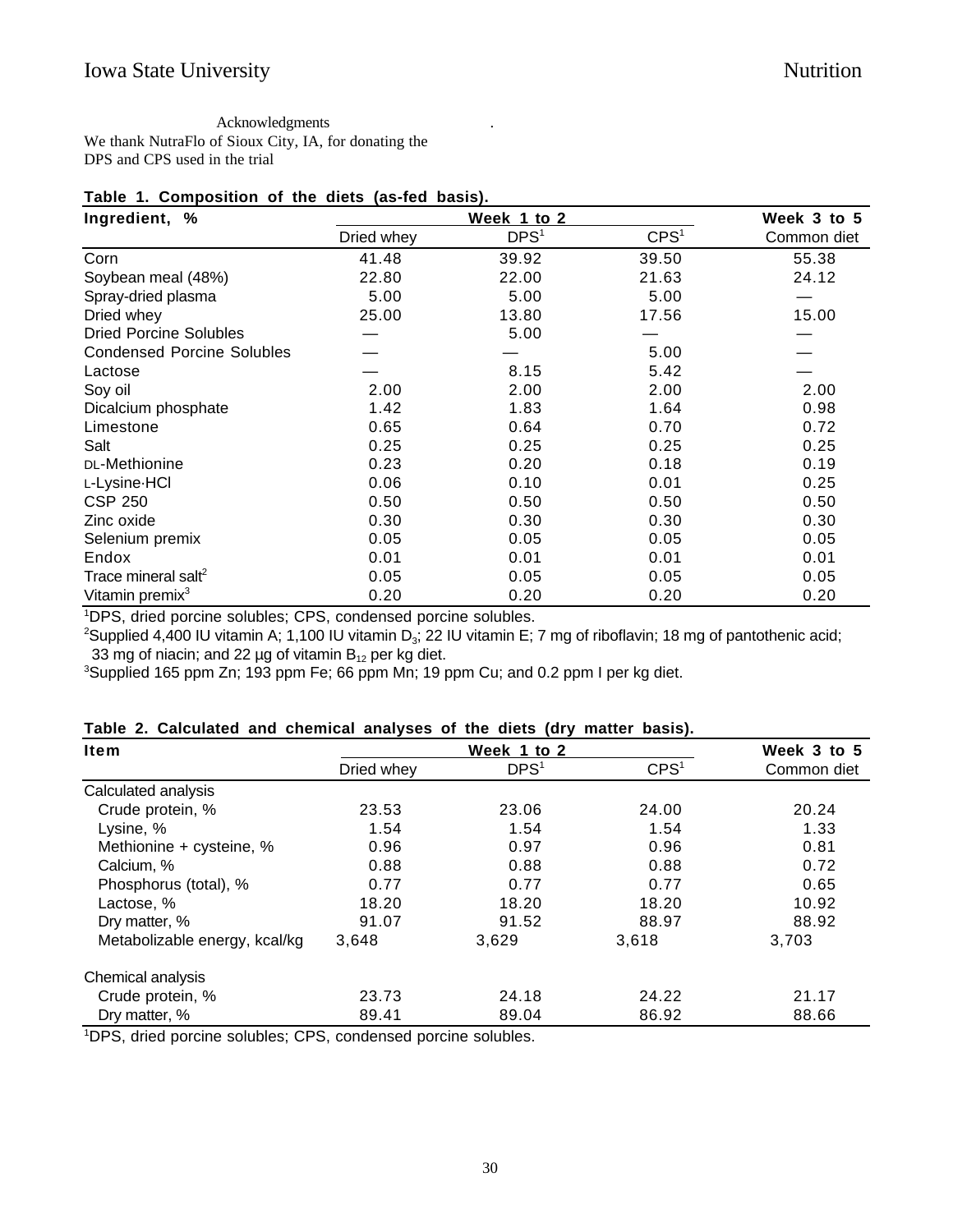|           | Week                    | <b>Treatment</b> |                  |                  | $P$ value <sup>2</sup> | CV <sup>2</sup> |
|-----------|-------------------------|------------------|------------------|------------------|------------------------|-----------------|
|           |                         | Dried whey       | DPS <sup>2</sup> | CPS <sup>2</sup> |                        |                 |
| ADG, g    | 1                       | 156              | 135              | 179              | .20                    | 29.8            |
|           | $\overline{c}$          | 400              | 388              | 375              | .52                    | 10.9            |
|           | 3                       | 398              | 419              | 444              | .28                    | 13.2            |
|           | $\overline{\mathbf{4}}$ | 627              | 635              | 663              | .27                    | 7.0             |
|           | 5                       | 679              | 671              | 680              | .93                    | 7.6             |
|           | $0$ to $2\,$            | 287              | 271              | 284              | .62                    | 12.8            |
|           | $0$ to $3$              | 326              | 323              | 340              | .60                    | 11.0            |
|           | $0$ to $4$              | 404              | 404              | 424              | .42                    | 8.3             |
|           | $0$ to $5$              | 461              | 459              | 477              | .45                    | 6.5             |
| ADFI, g   | 1                       | 228              | 192              | 252              | .12                    | 24.1            |
|           | $\overline{c}$          | 520              | 545              | 497              | .22                    | 10.1            |
|           | 3                       | 715              | 721              | 735              | .91                    | 12.9            |
|           | 4                       | 1,014            | 1,040            | 1,066            | .58                    | 9.4             |
|           | 5                       | 1,241            | 1,249            | 1,233            | .95                    | 7.9             |
|           | $0$ to $2$              | 385              | 382              | 384              | .99                    | 11.1            |
|           | $0$ to $3$              | 501              | 501              | 508              | .97                    | 10.3            |
|           | $0$ to $4$              | 634              | 641              | 652              | .81                    | 8.7             |
|           | $0$ to $5$              | 759              | 766              | 772              | .92                    | 7.8             |
| G:F, g/kg | 1                       | 676              | 662              | 715              | .64                    | 16.4            |
|           | $\overline{2}$          | 777              | 716              | 759              | .24                    | 9.4             |
|           | 3                       | 557 <sup>a</sup> | $580^{ab}$       | 606 <sup>b</sup> | .10                    | 7.2             |
|           | $\overline{\mathbf{4}}$ | 621              | 620              | 628              | .92                    | 6.7             |
|           | 5                       | 548              | 542              | 553              | .83                    | 6.8             |
|           | $0$ to $2\,$            | 749              | 710              | 746              | .36                    | 7.9             |
|           | $0$ to $3$              | 652              | 645              | 676              | .30                    | 5.9             |
|           | $0$ to $4$              | 639              | 635              | 654              | .37                    | 4.4             |
|           | $0$ to $5$              | 608              | 604              | 621              | .39                    | 4.2             |

1 Least-squares means.

<sup>2</sup>P value, probability of the null hypothesis; CV, coefficient of variation; DPS, dried porcine solubles;

CPS, condensed porcine solubles.

abMeans with different superscripts tend to differ  $(P=.10)$ .